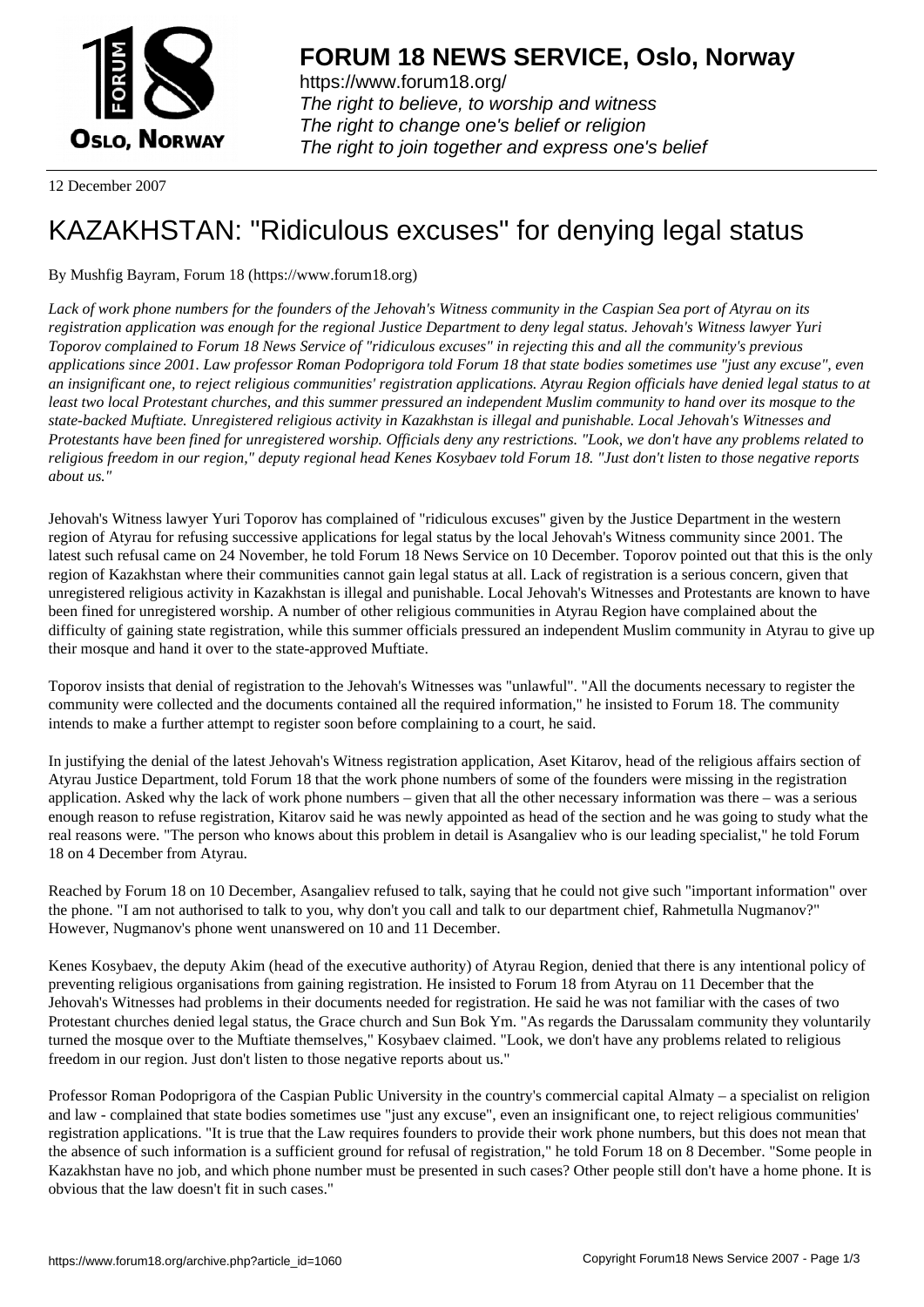Justice Department since 2002 have "unfortunately" all been denied for no reason. "This year alone we applied twice, and the last time we were denied was on 17 September," he told Forum 18 from the town on 6 December.

Another local Protestant church denied registration in 2002 was Sun Bok Ym, a Pentecostal congregation. Nurlybek Zhalgasbaev complained that because they had no success in their attempts to register officially they were "totally disappointed" and discouraged to make further efforts. "We saw other churches being denied constantly, and realised there was no way for us to be registered," he told Forum 18 on 7 December. "So we gave up trying." Sun Bok Ym was forced to function under the umbrella of a different registered church. However, Zhalgasbaev said they intend to try again to register soon.

Local Muslim Gibrat Sultangali-tegi told Forum 18 on 8 December that the at-Takhwa mosque of the Darussalam Muslim community was dissolved by the decision of the city court in July, and the mosque given to the city Muftiate.

One of the founders of the mosque, who preferred not to be identified for fear of reprisals from the authorities, told Forum 18 on 10 December that pressures started right after they registered the mosque that they had built at their own expense. The authorities wanted to impose their own mufti, which the community resisted several times. Then followed the "mysterious" trial at the Inter-district Economic Court of Atyrau Region. "On 11 July of this year the court ruled that the Darussalam Muslim community functioned illegally," the mosque co-founder told Forum 18. The court found that four out of the ten founders had signed confessions that allegedly they had not even read the charter of the organisation which they had signed. Sources told Forum 18 that these four founders might have been pressured to sign those confessions.

The sources added that shortly after the court case, people who identified themselves as National Security Committee (KNB) secret police officers came and told those at the mosque that they should vacate the building since it now belonged to the city Muftiate.

Forum 18 tried to find out from the Inter-district Economic Court what the exact decision was, but the official who answered the telephone on 11 December said she could not give such information over the phone. Forum 18 also reached the regional KNB office in Atyrau, but the officer who answered the phone, who did not identify himself, brushed off any suggestions of pressure on religious communities. "We don't have problems with religious freedom in Kazakhstan, and also we do not know of any organisation named Darussalam."

But local Muslim Sultangali-tegi told Forum 18 that the community's problems did not end with the Muftiate's takeover of the Darussalam mosque. He said some local Muslims remain unhappy at the way the community is now led. He and another local Muslim Ruslan Bisenov wrote an open letter on 3 December, of which Forum 18 has seen the text, complaining that imams are being appointed from above without seeking the consent of the community. The letter was addressed to Murat Telibekov, the head of the Union of Muslims of Kazakhstan, an independent grouping, as well as to the country's state-backed Chief Mufti. Telibekov confirmed to Forum 18 on 7 December that the problem of state-appointed imams exists.

Meanwhile, local Catholic leader Bishop Janusz Kaleta of Atyrau says he believes Kazakhstan's current Religion Law is not perfect "but one can work with it". He, however, did not deny that problems existed. "Sometimes one needs to be patient while importing religious literature into Kazakhstan, inviting guests from abroad, or even with registration," he told Forum 18 from Atyrau on 10 December. "We had to wait six months until our parish in the nearby town of Gulsary received registration."

However, Aleksandr Klyushev of the Association of Religious Communities of Kazakhstan, a mainly Protestant group, was less optimistic about the current religious freedom situation in Atyrau Region. He told Forum 18 on 10 December that while the Catholic Church may have been treated better, many other religious communities have not. "The Atyrau regional authorities try to prevent any new organisations from being registered at all costs," he insisted to Forum 18. "At least I don't remember any Protestant churches being registered there for the last five years, despite attempts by a number of churches."

Ninel Fokina of the Almaty Helsinki Committee, a human rights group, gave an interesting statistical comparison. She pointed out that only 40 religious organisations have so far been registered in Atyrau Region. "The number is very small in comparison with other regions of Kazakhstan," she told Forum 18 from Almaty on 7 December, "and of the total number of registered communities, only seven are Protestant churches." She said this could be an indicator of the regional authorities' unwillingness to register religious organisations.

Denial of registration has led to severe consequences for members of such religious communities. The Jehovah's Witnesses would like to build a place of worship, a Kingdom Hall, in Atyrau but without legal status cannot do so. The Prosecutor's Office raided a local meeting in May, filming those present without their permission and confiscating religious magazines. Six Jehovah's Witnesses, including the Atyrau community's leader Aleksandr Rozinov, were given massive fines in June for meeting for worship without registration. The six tried to challenge the fines – so far in vain (see F18News 23 July 2007 http://www.forum18.org/Archive.php?article\_id=999).

Members of Grace Presbyterian church are among local Protestants to have faced pressure and harassment for continuing to function after being denied legal status, while Protestants in Gulsary have been fined in recent years (see F18News 8 September 2005